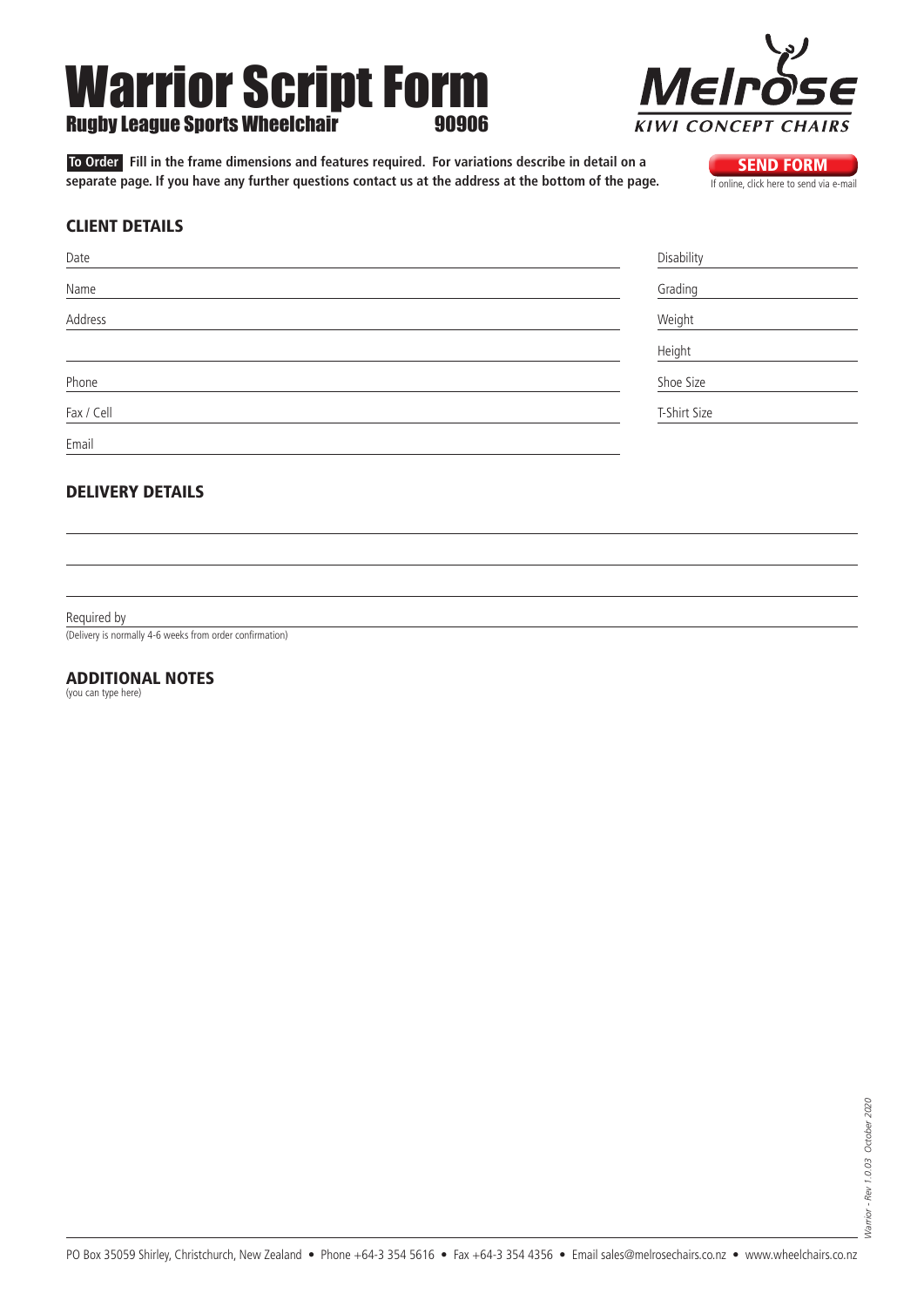# **PAGE 2 Warrior Script Form**<br>**Rugby League Sports Wheelchair**



| Name                                                                                                                               |                                                                                                            |                                                        |                                                                                                                                                                               |
|------------------------------------------------------------------------------------------------------------------------------------|------------------------------------------------------------------------------------------------------------|--------------------------------------------------------|-------------------------------------------------------------------------------------------------------------------------------------------------------------------------------|
| <b>FOOTPLATE</b><br>Alloy tube footplate (std)                                                                                     | Alloy footplate cover AD11690                                                                              | Footplate angle                                        | (degrees)                                                                                                                                                                     |
| <b>ANTI-TIPS</b><br>Twin swivel AD15150                                                                                            | Single swivel AD15100                                                                                      |                                                        |                                                                                                                                                                               |
| <b>BEARINGS</b><br>Standard bearings                                                                                               | Melrose hybrid ceramic bearings AD20400                                                                    |                                                        |                                                                                                                                                                               |
| <b>CASTORS</b><br>Rollerblade (std)                                                                                                | Other                                                                                                      |                                                        |                                                                                                                                                                               |
| <b>SKIRT GUARDS</b><br>Fabric skirt guards AD16100                                                                                 | Alloy skirt guards AD16125                                                                                 | Height                                                 |                                                                                                                                                                               |
| <b>UPHOLSTERY</b><br>Seat sling - Screw down (std)<br>Seat sling - Wrap around                                                     | Standard adj width back (std)<br>Tension adjustable back AD16050                                           | No Cushion<br>Cushion 1" AD16201<br>Cushion 2" AD16202 | Hip strap - webbing AD16510<br>Hip strap - ratchet AD16550<br>Leg strap AD16330<br>Knee strap - ratchet AD16351<br>Foot strap - webbing (std)<br>Foot strap - ratchet AD16350 |
| Back bar cover AD16420                                                                                                             | Chest strap AD45210<br>(measure around your chest and seat back)                                           |                                                        |                                                                                                                                                                               |
| <b>ACCESSORIES</b><br>Wheel bag (black with choice of trim colour) AD16780<br>Extra axles (quantity)<br>Gloves<br>(style and size) | $\left(\begin{smallmatrix} \text{Choose your} \\ \text{trim colour} \end{smallmatrix}\right)$<br><b>Bk</b> | BI<br>Ÿ<br>Gr<br><b>Pk</b> Pu<br>$\mathbb{R}$          | Custom Wheel Bag AD16781<br>(describe below)                                                                                                                                  |

### Additional Notes

(you can type here)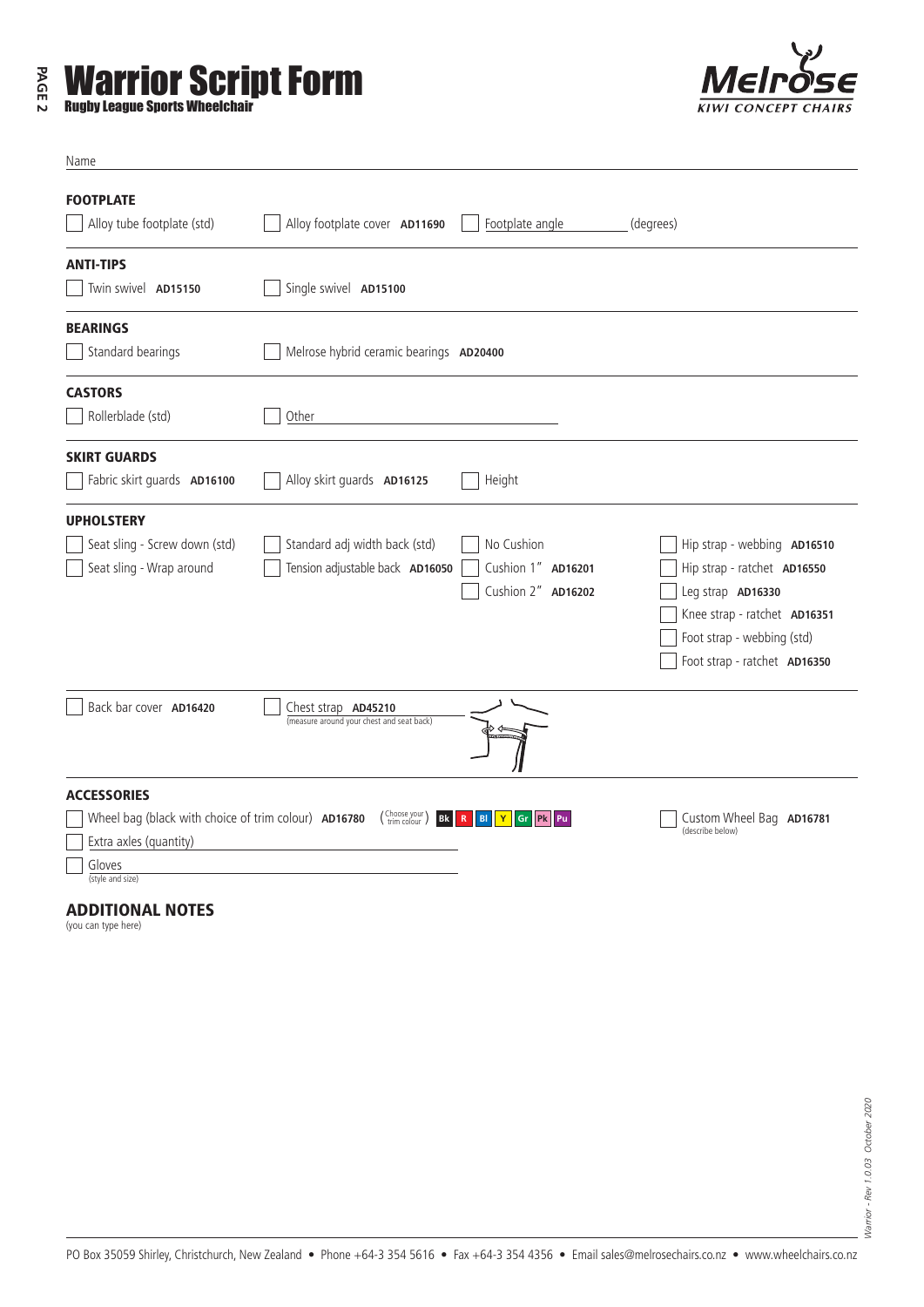| ω | <b>EXAMPLE VIA SET SCRIPT FORM</b><br><b>Rugby League Sports Wheelchair</b> |
|---|-----------------------------------------------------------------------------|
|---|-----------------------------------------------------------------------------|





PO Box 35059 Shirley, Christchurch, New Zealand • Phone +64-3 354 5616 • Fax +64-3 354 4356 • Email sales@melrosechairs.co.nz • www.wheelchairs.co.nz